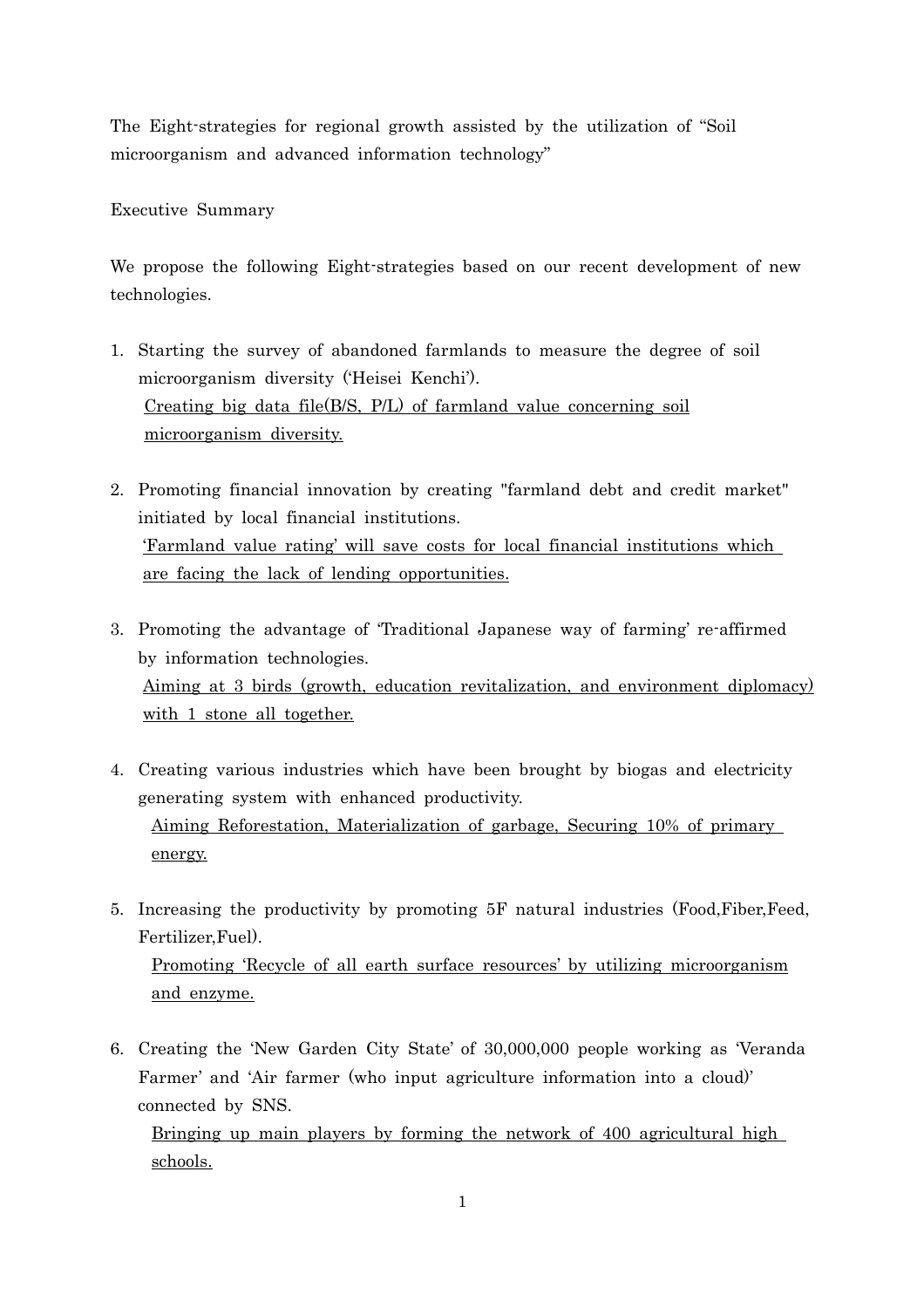- 7. Promoting the new Renaissance movement at construction the defences of peace in the minds of men as the Constitution of UNESCO describes. Reinforcing the education of 3 social conditions (nature, culture and science technology) together with their correlation and diversity.
- 8. Sending a message about 'Start of the 8F lifestyle innovation' at the Ise-shima Summit and Tokyo Olympics&Paralympics and other occasions. Realizing Japan originated 21th century lifestyle( 8F lifestyle ) brought by natural industry and the new Renaissance movement.

(Crisis of the earth life and the revival of the Japanese natural industry)

The continuation of the earth life is impossible at present. Main reasons are the deterioration of soil microorganism diversity, the acceleration of urbanization and the intensification of global warming.

 However, Japan possesses possibility of continuation even under this crisis. Because we are blessed by rich forest water and various soil minute living resources. The traditional way of farming and high technology make Japan achieve 'organic material recycling' 'carbon circulation' and 'the revival of natural industry'.

At the same time, natural industry revival is a strong engine of economic growth. In other words, net export ('export' - 'import') expands, and we can expect to press economic growth forward.

The domestic resources are (1) fossil fuel, (2) product of agriculture, forestry and fisheries, (3) recycling metallic resources. (1) and (2) are the resources recycled by sunlight, water and a soil microorganism. And (3) is included in the category of the earth surface resources.

If we are utilizing these resources and doing 3R(Reduce, Reuse, Recycle), we can realize remarkable 'product innovation' ,'market innovation'. Examples of 'market innovation' are measurement, branding, filming and story-making which is directly connected to consumer groups, through IT and technology of SNS. Moreover, if industries, academia, government and financial institutions cooperate, we can achieve 'systems innovation' and create new 'national wealth'.

(Two Ultra modern technology systems to contribute to life maintenance<food and energy>)

The two ultra modern technology systems, which are main subjects in this work shop, were both discovered by Japanese researchers. One is the evaluation system of 'soil microorganism diversity and the activated value' and the other system is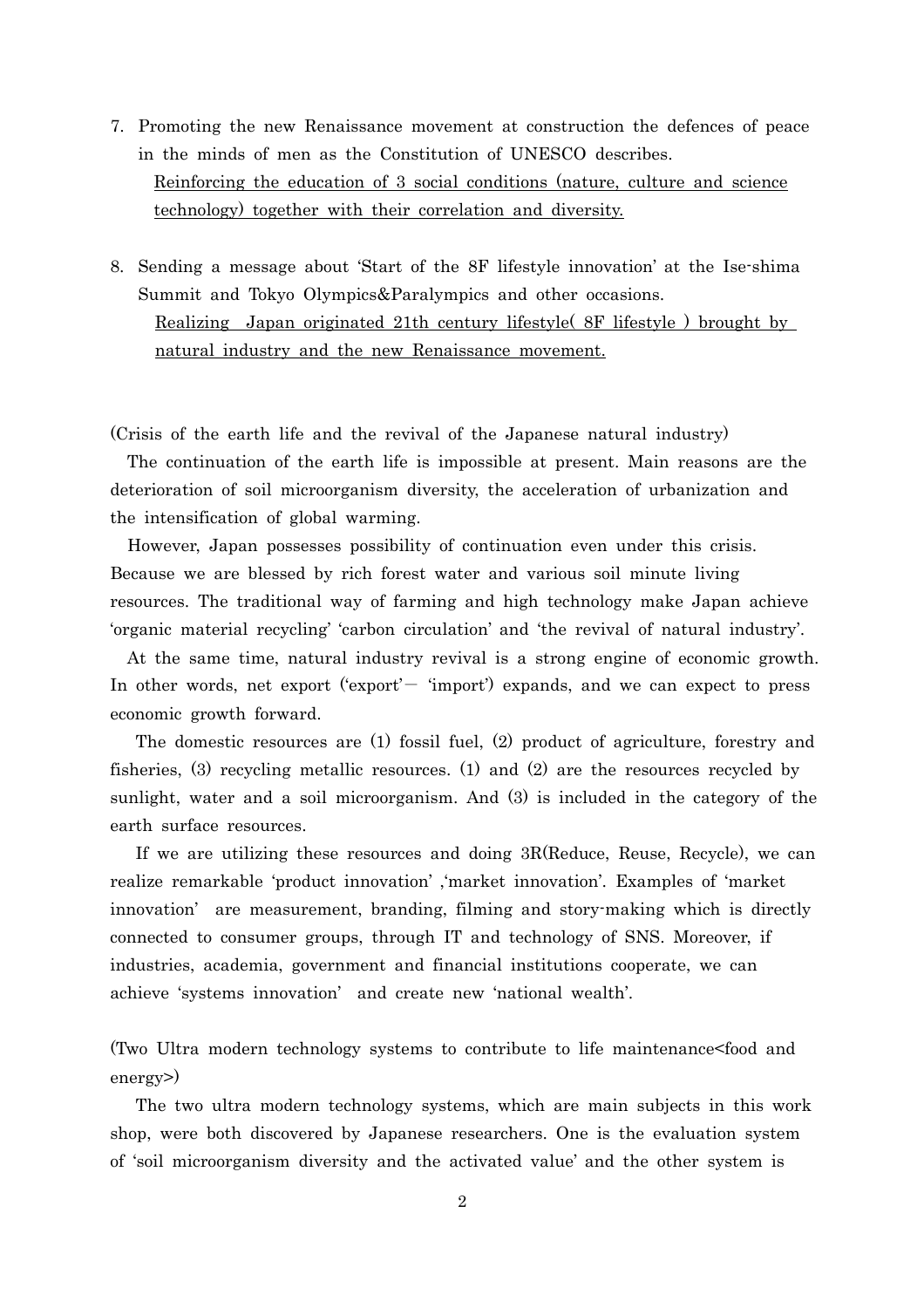'the high speed, high-efficient biotechnology system to produce methane gas', which was a core project of the workshop last time. After the workshop, this system was examined by various experiments, plant business and 'Feed-in Tariff Program(FIT)'. Moreover, it was also checked about the real situation of the methane gas electricity generating system in Hokkaido.

Consequently, we found that organic resources except for the citrus skin become feed of methane bacteria supported by 'water nano technology'. Compared with the system of the usual type, it was confirmed that the productivity of the methane gas is 2 times higher. And drainage after processing was harmless and it was revealed to contribute to improvement of a natural environment. Local governments including Ishikawa prefecture consider adopting this system aggressively.

When it is judged from a macroeconomic point of view, we can get 10 percent of the Japanese primary energy supply. And it will be able to be profitable within 10 years payback of initial investment. It is a very big business chance in the area for financial institutions which face difficulties in finding lending opportunities.

Another technology is the evaluation system of 'soil microorganism diversity and the activated value'. It was not possible to visualize soil microorganism diversity in the past, but this technology has enabled to visualize soil microorganism. We discovered about 1,000,000,000,000 microorganisms exist in the soil of 1 gram. The Japanese soil is very rich and abundant by 'Japanese traditional organic farming'.

This way also has been strengthening 'soil microorganism diversity' and making them maintain the high productivity. Therefore, Japanese traditional way of farming is a very advanced way of farming.

Moreover, we discovered the fact that 'soil microorganism diversity' in the aband oned cultivation place was estimated as rich soil as around 1,900,000 unit (above 80 deviation values).

On the other hand, the Agricultural Co-operatives law was revised in August, 2015, so corporate investors including foreign corporates will be able to possess as much as less than 50% of a Japanese farmland (effective April, 2016). We should recognize our farmland has the best value in the world.

(Policymaking for local area development through by big data gained from soil)

The first thing we should do is to check soil in the whole country and build the 'big data of farmland value' (we name it 'Heisei Kenchi').

 At the same time we should make the 'farmland debit and credit market'. This market will increase a financing innovation. This innovation and new loan to biotechnology methane gas industry will strengthen the local financial institutions. Eventually, local economy will be strengthened as well.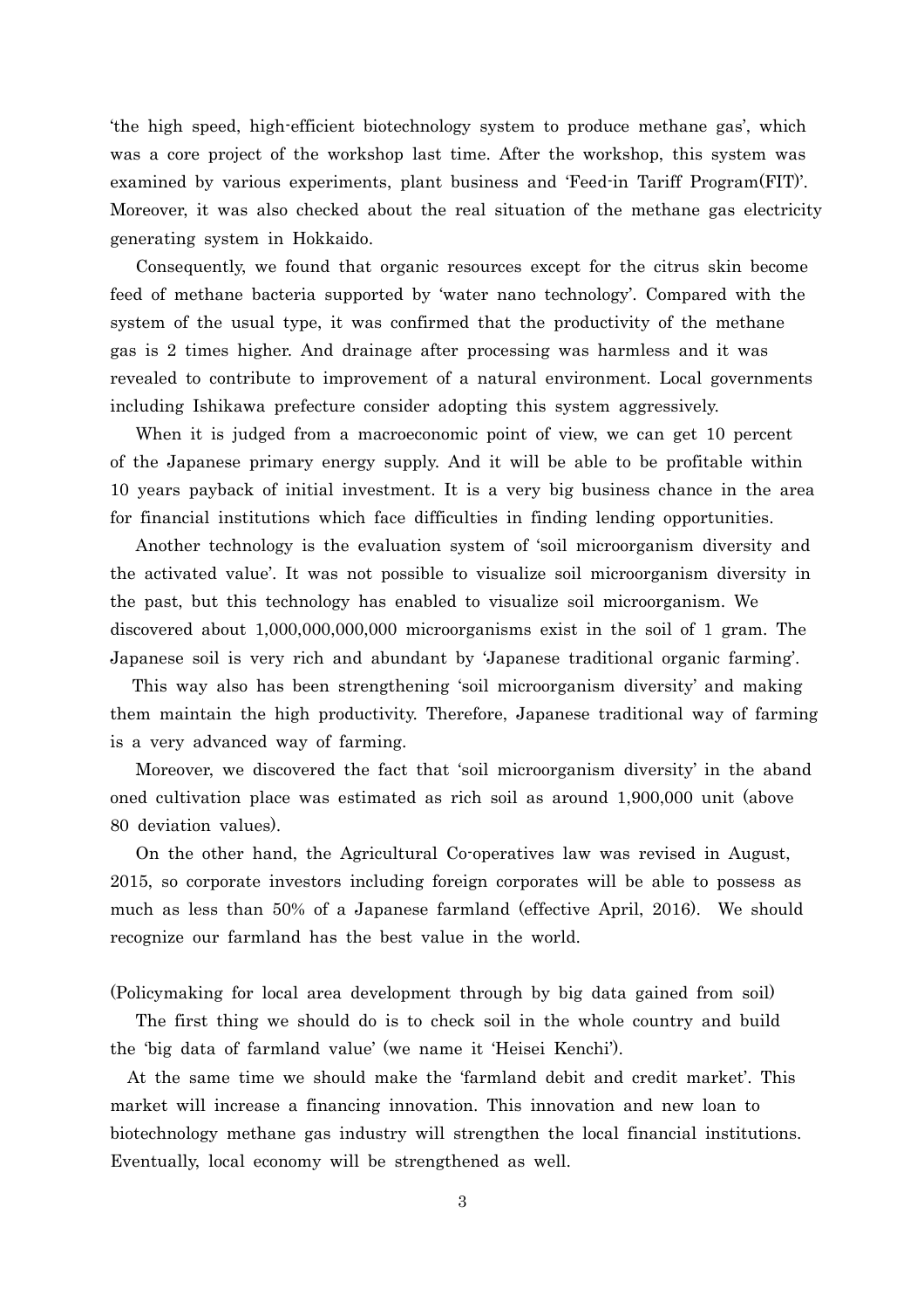Next step is to export this technology to foreign countries as 'Traditional Japanese way of farming'. By this way we can aim at 3 effects, namely 'growth', 'education revitalization' and 'environment diplomacy'. Especially about rapid soil degradation (So-called food problem in 2025<Point of No Return Problem>), it seems that our technology is the strong solution to solve this problem.

Japan is blessed with the various natural wealth such as 'Forest, Village, River and Sea<Mori Sato Kawa Umi>'. And we have developed 5F natural industries (Food, Fiber, Feed, Fertilizer and Fuel). With 2 big technology systems mentioned above, we can develop into strong movement of 'Recycle of all earth surface resources'. This also cordinates with the destination of the 'Mori Sato Kawa Umi project' of the Ministry of Environment.

Moreover, this innovation would also contribute to construct the 'New Garden City State'. By 'Traditional Japanese way of farming' we will be able to build an agriculture personnel system 'So-called SNS 30,000,000 farmers'. We call them the 'Veranda farmers' and 'Air farmers (who input agriculture information into a cloud)'.

Of course, to realize this project, we need the cooperation of the 400 agricultural senior high schools in Japan. These students' effort is necessary for realization of such plan.

(The revival natural industry and the importance of the new Renaissance)

Philosopher Imamichi Tomonobu, Honorary Professor at University of Tokyo, proposes the importance of '3 environments (nature, culture and the technology) combining' which are based on the critical aspect of nature, Western liberal arts to succeed philosophy of Greek and 20th century science and technology.

At this workshop we were suggested the practice of this philosophy from Hideaki Koizumi who is a cerebral scientist .

First, the importance of the unity and the diversity which are gained by cerebral science (nature, culture and scientific technology). Second, the importance of the agricultural experience and the child education. And third, the relationship between the revival of natural industry and the traditional cultures. This is the latest knowledge.

Moreover, Yoshiyuki Matsuda and Koichiro Matsuura suggested 'Diversity is the most important word'. The most important concept is 'diversity of a microorganism' and 'diversity of living things' for the revival of natural industry. 'linguistic diversity' and 'cultural diversity' are also important for the revival of traditional cultures.

Therefore, an important thing is to develop the world's cultural and natural heritage movement at construction the defences of peace in the minds of men as